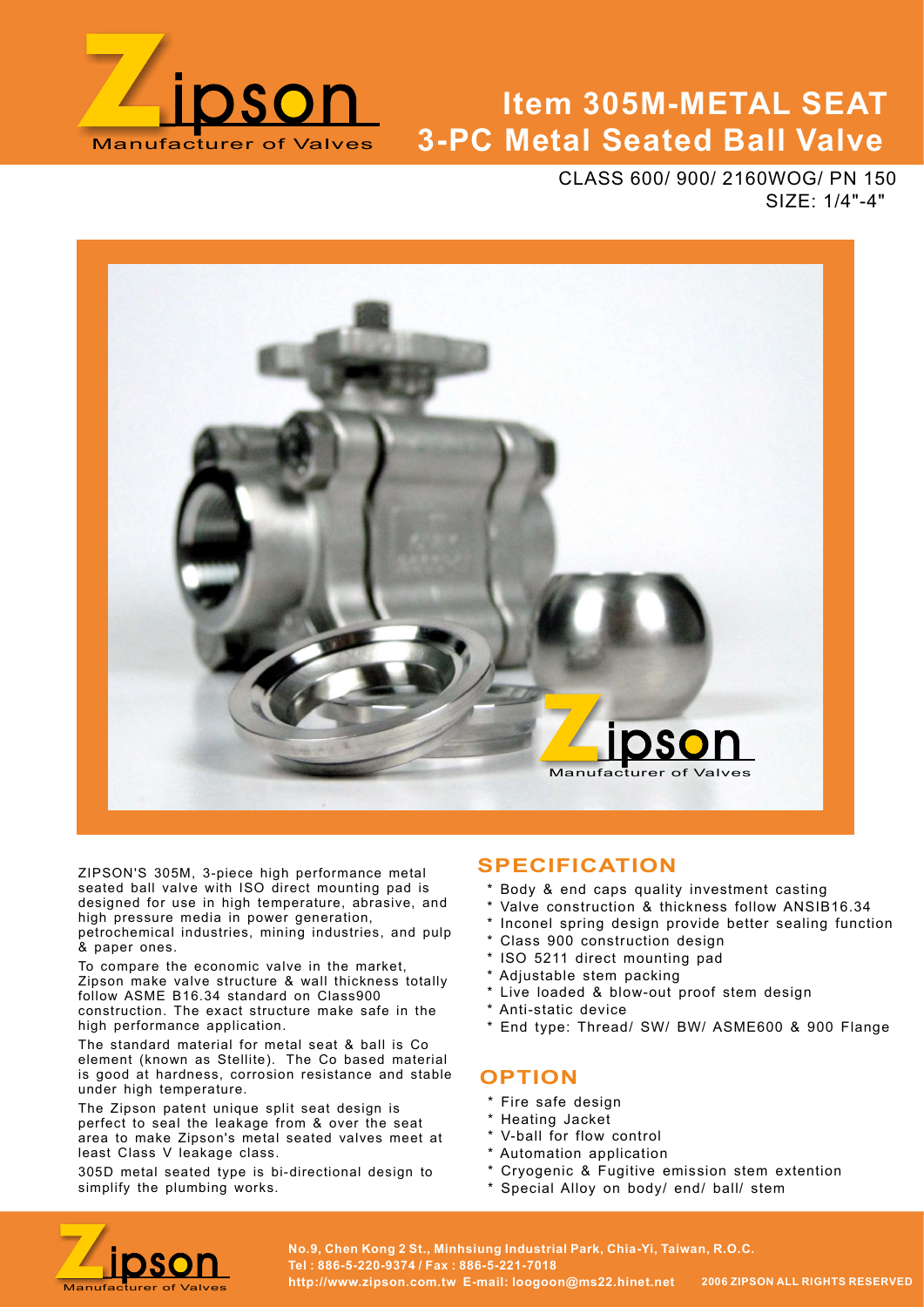

### METAL SEATED VALVE DESIGN FEATURES



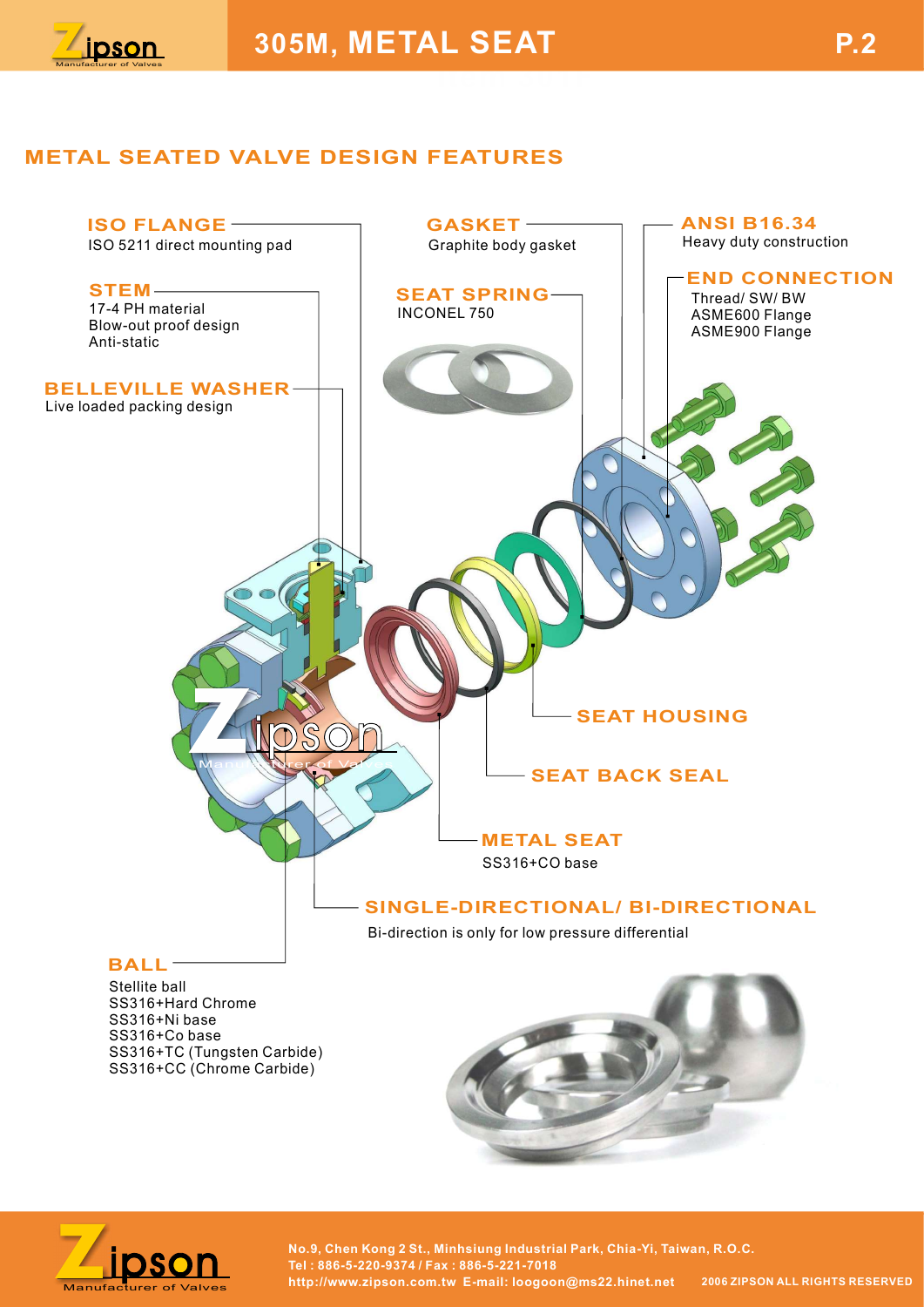



| <b>ITEM</b>    | <b>PART NAME</b>    | <b>MATERIALS</b> | $\cdot$ /    |
|----------------|---------------------|------------------|--------------|
| 1              | BODY                | CF8M/WCB         | 3            |
| $\overline{2}$ | <b>END</b>          | CF8M/WCB         |              |
| 3              | <b>GASKET</b>       | <b>GRAPHITE</b>  | $\mathbf{2}$ |
| $\overline{4}$ | <b>BALL</b>         | Co.Base/Ni. Base | 1            |
| 5              | <b>SEAT</b>         | SS316+STELLITE   |              |
| 5A             | <b>SEAT SEAL</b>    | <b>GRAPHITE</b>  |              |
| 5Β             | <b>SEAT HOUSING</b> | SS316            |              |
| 5C             | <b>DISK WASHER</b>  | <b>INCONEL</b>   |              |
| 6              | <b>BOLT</b>         | SS 304           |              |
| 6A             | <b>NUT</b>          | <b>SS304</b>     |              |
| 7              | <b>STEM RING</b>    | <b>GRAPHITE</b>  |              |
| 8              | <b>STEM</b>         | $17 - 4$         |              |
| 9              | <b>STEM SEAL</b>    | <b>GRAPHITE</b>  |              |
| 10             | <b>BEARING</b>      | <b>SS 304</b>    | ⋖            |
| 11             | DISK WASHER         | $17 - 7$         |              |
| 12             | <b>STEM NUT</b>     | <b>SS 304</b>    |              |
| 13             | <b>NUT STOPPER</b>  | SS 304           |              |
| 14             | <b>WASHER</b>       | <b>SS 304</b>    |              |
| 15             | HANDLE NUT          | SS 304           |              |
| 16             | <b>STOP PIN SET</b> | <b>SS 304</b>    |              |
| 17             | <b>HANDLE</b>       | SS 304           |              |
| 18             | <b>SLEEVE</b>       | <b>PLASTISOL</b> |              |
|                |                     |                  |              |

### DIMENSIONS (mm)

| 5B             |                                   | <b>SEAT HOUSING</b> |     |      | SS316           |                 |     |     |    |      |       |      |           |         |                     |         |  |  |  |
|----------------|-----------------------------------|---------------------|-----|------|-----------------|-----------------|-----|-----|----|------|-------|------|-----------|---------|---------------------|---------|--|--|--|
| 5C             |                                   | <b>DISK WASHER</b>  |     |      | <b>INCONEL</b>  |                 |     |     |    |      |       |      |           |         |                     |         |  |  |  |
| 6              |                                   | <b>BOLT</b>         |     |      | SS 304          |                 |     |     |    |      |       |      |           |         |                     |         |  |  |  |
| 6A             |                                   | <b>NUT</b>          |     |      | <b>SS304</b>    |                 |     |     |    |      |       |      |           |         |                     |         |  |  |  |
| $\overline{7}$ |                                   | <b>STEM RING</b>    |     |      | <b>GRAPHITE</b> |                 |     |     |    |      |       |      |           |         |                     |         |  |  |  |
| 8              |                                   | <b>STEM</b>         |     |      | $17 - 4$        |                 |     |     |    |      |       |      |           |         |                     |         |  |  |  |
| 9              |                                   | <b>STEM SEAL</b>    |     |      |                 | <b>GRAPHITE</b> | ⋖   |     |    |      |       |      |           |         |                     |         |  |  |  |
| 10             |                                   | <b>BEARING</b>      |     |      | <b>SS 304</b>   |                 |     |     |    |      |       |      |           |         |                     |         |  |  |  |
| 11             |                                   | <b>DISK WASHER</b>  |     |      | $17 - 7$        |                 |     |     |    |      |       |      |           |         |                     |         |  |  |  |
| 12             |                                   | <b>STEM NUT</b>     |     |      |                 | <b>SS 304</b>   |     |     |    |      |       |      |           |         |                     |         |  |  |  |
| 13             |                                   | <b>NUT STOPPER</b>  |     |      | SS 304          |                 |     |     |    |      |       |      |           |         |                     |         |  |  |  |
| 14             |                                   | <b>WASHER</b>       |     |      | <b>SS 304</b>   |                 |     |     |    |      |       |      |           |         |                     |         |  |  |  |
| 15             |                                   | <b>HANDLE NUT</b>   |     |      | SS 304          |                 |     |     |    |      |       |      |           |         |                     |         |  |  |  |
| 16             |                                   | <b>STOP PIN SET</b> |     |      | <b>SS 304</b>   |                 |     |     |    |      |       |      |           |         |                     |         |  |  |  |
| 17             |                                   | HANDLE              |     |      | SS 304          |                 |     |     |    |      |       |      |           |         |                     |         |  |  |  |
| 18             | <b>SLEEVE</b><br><b>PLASTISOL</b> |                     |     |      |                 |                 |     |     |    |      |       |      |           |         |                     |         |  |  |  |
|                | <b>DIMENSIONS (mm)</b>            |                     |     |      |                 |                 |     |     |    |      |       |      |           |         |                     |         |  |  |  |
| <b>SIZE</b>    | $\mathsf{A}$                      | B                   | C   | D    | d1              | d2              | E.  | F.  | H  |      |       | SW   |           | BW(40#) |                     | BW(80#) |  |  |  |
|                |                                   |                     |     |      |                 |                 |     |     |    |      | S.    | T    | <b>OD</b> | ID      | <b>OD</b>           | ID      |  |  |  |
| 1/4"           | 48                                | 9.5                 | 130 | 11   | 6.0             | 6.0             | 36  | 42  | 9  | 66.5 | 14.2  | 11.1 | 14.0      | 9.2     | 14.0                | 7.5     |  |  |  |
| 3/8"           | 48                                | 9.5                 | 130 | 12.5 | 6.0             | 6.0             | 36  | 42  | 9  | 66.5 | 17.5  | 11.1 | 17.0      | 12.7    | 17.0                | 10.8    |  |  |  |
| 1/2"           | 48                                | 9.5                 | 130 | 15   | 6.0             | 6.0             | 36  | 42  | 9  | 70   | 21.8  | 12.7 | 21.3      | 15.9    | 21.3                | 13.8    |  |  |  |
| 3/4"           | 53                                | 12                  | 155 | 20   | 6.0             | 6.0             | 42  | 50  | 11 | 92   | 27.1  | 14.3 | 26.7      | 20.8    | 26.7                | 18.9    |  |  |  |
| 1"             | 59                                | 12                  | 155 | 25   | 6.0             | 7.0             | 42  | 50  | 11 | 105  | 33.8  | 15.9 | 33.3      | 26.6    | 33.3                | 24.3    |  |  |  |
| $1 - 1/4"$     | 62                                | 14.5                | 205 | 32   | 7.0             | 9.2             | 50  | 70  | 14 | 111  | 42.5  | 17.5 | 42.2      | 35.1    | 42.2                | 32.5    |  |  |  |
| $1 - 1/2"$     | 70                                | 14.5                | 205 | 38   | 7.0             | 9.2             | 50  | 70  | 14 | 124  | 48.7  | 18.3 | 48.5      | 40.8    | 48.5                | 38.1    |  |  |  |
| 2"             | 90                                | 19                  | 320 | 50   | 9.2             | 11.4            | 70  | 102 | 17 | 150  | 61.1  | 21.3 | 60.5      | 52.4    | 60.5                | 49.3    |  |  |  |
| $2 - 1/2"$     | 105                               | 18                  | 350 | 63.5 | 9.2             | 11.4            | 70  | 102 | 17 | 165  | 73.9  | 22.2 | 73.2      | 62.7    | 73.2                | 59.0    |  |  |  |
| 3"             | 119                               | 25                  | 520 | 78   | 11.4            | 13.5            | 102 | 125 | 22 | 195  | 89.9  | 25.4 | 89.2      | 78.0    | 89.2                | 73.7    |  |  |  |
| 4"             | 144                               | 25                  | 520 | 99   | 11.4            | 13.5            | 102 | 125 | 22 | 245  | 115.2 | 32   |           |         | $114.5$ 102.2 114.5 | 97.2    |  |  |  |
|                |                                   |                     |     |      |                 |                 |     |     |    |      |       |      |           |         |                     |         |  |  |  |



No.9, Chen Kong 2 St., Minhsiung Industrial Park, Chia-Yi, Taiwan, R.O.C.<br>Manufacturer of Valves http://www.zipson.com.tw E-mail: loogoon@ms22.hinet.net 2006 ZIPSON ALL RIGHTS RESERVED Tel : 886-5-220-9374 / Fax : 886-5-221-7018<br>http://www.zipson.com.tw\_E-mail: loogoon@ms22.hinet.net 2006 ZIPSON ALL RIGHTS RESERVED



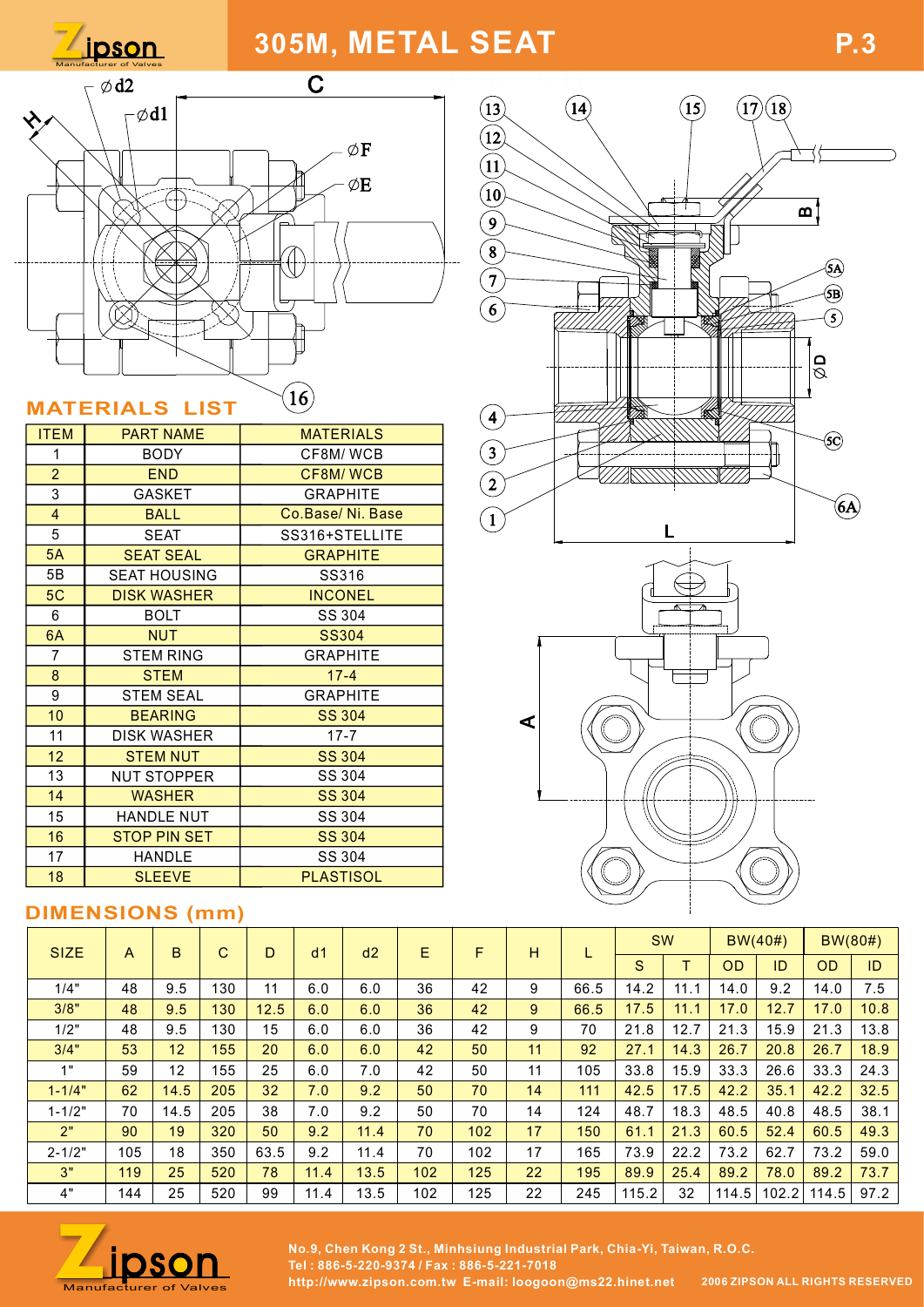





## DIMENSIONS (mm) / ASME600 & 900 (1/2" to 4")

|                                              |                 |             |     |     |                                                                                         |     |           |    |                                           | മ                                                                         |                    |              | $\mathbb{R}$<br>$\overline{\mathcal{B}}$ | $\frac{1}{\varphi}$<br>$\overline{\mathcal{Q}}$ |              |              |                     |
|----------------------------------------------|-----------------|-------------|-----|-----|-----------------------------------------------------------------------------------------|-----|-----------|----|-------------------------------------------|---------------------------------------------------------------------------|--------------------|--------------|------------------------------------------|-------------------------------------------------|--------------|--------------|---------------------|
|                                              |                 |             |     |     |                                                                                         |     |           |    | mxn                                       |                                                                           | 777<br>$\mathbf t$ | 6.4          |                                          |                                                 |              |              |                     |
| DIMENSIONS (mm) / ASME600 & 900 (1/2" to 4") |                 |             |     |     |                                                                                         |     |           |    |                                           |                                                                           |                    |              |                                          |                                                 |              |              |                     |
| <b>SIZE</b>                                  | A               | $\mathsf B$ | K.  | d1  | d2                                                                                      | E.  | F.        | H  | P                                         | <b>Class</b>                                                              | L                  | $\mathsf{g}$ | $\mathbf{C}$                             | D                                               | $\mathsf{t}$ | m            | n                   |
| 1/2"                                         | 15              | 48          | 9.5 | 36  | 42                                                                                      | 6.0 | 6.0       | 9  | 130                                       | #600                                                                      | 165                | 35           | 66.7                                     | 95                                              | 14.3         | 15.9         | 4                   |
|                                              |                 |             |     |     |                                                                                         |     |           |    |                                           | #900<br>#600                                                              | 216<br>190         | 35<br>43     | 82.6<br>82.6                             | 120<br>115                                      | 22.3<br>15.9 | 22.2<br>19.1 | 4<br>$\overline{4}$ |
| 3/4"                                         | 20              | 53          | 12  | 42  | 50                                                                                      | 6.0 | 6.0       | 11 | 155                                       | #900                                                                      | 229                | 43           | 88.9                                     | 130                                             | 25.4         | 22.2         | $\overline{4}$      |
|                                              |                 |             |     |     |                                                                                         |     |           |    |                                           | #600                                                                      | 216                | 51           | 88.9                                     | 125                                             | 17.5         | 19.1         | $\overline{4}$      |
| 1"                                           | 25              | 59          | 12  | 42  | 50                                                                                      | 6.0 | 7.0       | 11 | 155                                       | #900                                                                      | 254                | 51           | 101.6                                    | 150                                             | 28.6         | 25.4         | 4                   |
| $1 - 1/4"$                                   | 32 <sub>2</sub> | 62          | 16  | 50  | 70                                                                                      | 7.0 | 9.2       | 14 | 205                                       | #600                                                                      | 229                | 64           | 98.4                                     | 135                                             | 20.7         | 19.1         | $\overline{4}$      |
|                                              |                 |             |     |     |                                                                                         |     |           |    |                                           | #900                                                                      | 279                | 64           | 111.1                                    | 160                                             | 28.6         | 25.4         | $\overline{4}$      |
| $1 - 1/2"$                                   | 38              | 70          | 16  | 50  | 70                                                                                      | 7.0 | 9.2       | 14 | 205                                       | #600                                                                      | 241                | 73           | 114.3                                    | 155                                             | 22.3         | 22.3         | 4                   |
|                                              |                 |             |     |     |                                                                                         |     |           |    |                                           | #900                                                                      | 305                | 73           | 123.8                                    | 180                                             | 31.8         | 28.6         | 4                   |
| 2"                                           | 50              | 90          | 19  | 70  | 102                                                                                     | 9.2 | 11.4      | 17 | 300                                       | #600                                                                      | 292                | 93           | 127.0                                    | 165                                             | 25.4         | 19.1         | 8                   |
|                                              |                 |             |     |     |                                                                                         |     |           |    |                                           | #900                                                                      | 368                | 93           | 165.1                                    | 215                                             | 38.1         | 25.4         | 8                   |
| $2 - 1/2"$                                   | 63.5            | 105         | 19  | 70  | 102                                                                                     | 9.2 | 11.4      | 17 | 350                                       | #600                                                                      | 330                | 105          | 149.2                                    | 190                                             | 28.6         | 23           | 8                   |
|                                              |                 |             |     |     |                                                                                         |     |           |    |                                           | #900                                                                      | 419                | 105          | $190.5$ 245                              |                                                 | 41.3         | 29           | 8                   |
| 3"                                           | 78              | 119         | 23  | 102 | 125                                                                                     |     | 11.4 13.5 | 22 | 350                                       | #600                                                                      | 356                | 127          | $168.3$ 210                              |                                                 | 31.8         | 23           | 8                   |
|                                              |                 |             |     |     |                                                                                         |     |           |    |                                           | #900<br>#600                                                              | 381<br>432         | 127<br>158   | 190.5<br>216                             | 240<br>275                                      | 38.1<br>38.1 | 26<br>26     | 8<br>8              |
| 4"                                           | 100             | 140         | 23  | 102 | 125                                                                                     |     | 11.4 13.5 | 22 | 500                                       | #900                                                                      | 457                | 158          | 235                                      | 290                                             | 44.5         | 32           | 8                   |
|                                              | ipson           |             |     |     | http://www.zinson.com.tw. E-mail: loogoon@ms22.hingt.net 20067IPSON ALL RIGHTS RESERVED |     |           |    | Tel: 886-5-220-9374 / Fax: 886-5-221-7018 | No.9, Chen Kong 2 St., Minhsiung Industrial Park, Chia-Yi, Taiwan, R.O.C. |                    |              |                                          |                                                 |              |              |                     |



No.9, Chen Kong 2 St., Minhsiung Industrial Park, Chia-Yi, Taiwan, R.O.C.<br>Manufacturer of Valves http://www.zipson.com.tw E-mail: loogoon@ms22.hinet.net 2006 ZIPSON ALL RIGHTS RESERVED Tel : 886-5-220-9374 / Fax : 886-5-221-7018<br>http://www.zipson.com.tw\_E-mail: loogoon@ms22.hinet.net 2006 ZIPSON ALL RIGHTS RESERVED